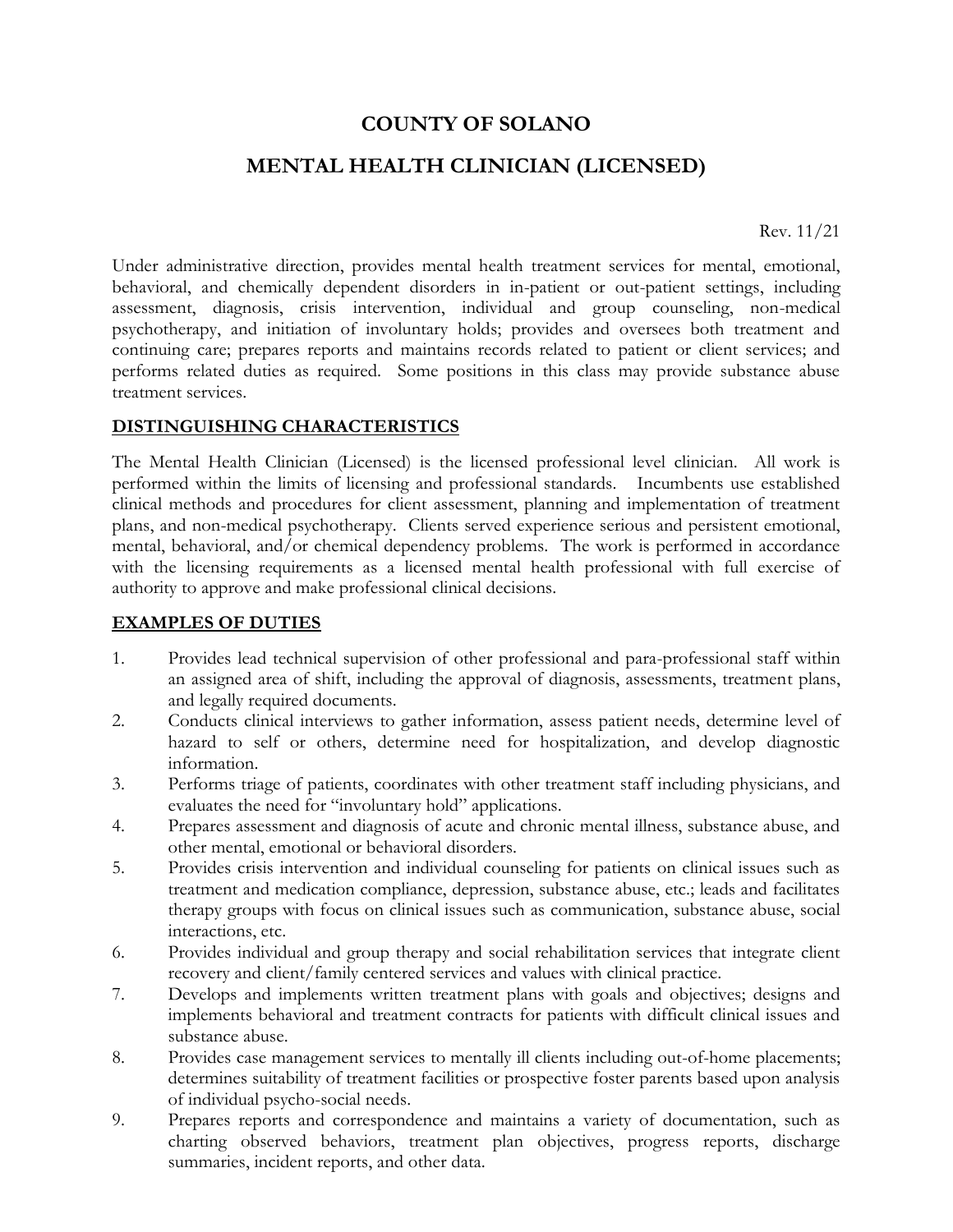- 10. Prepares legally required documents, temporary conservatorship applications, 72-hour involuntary detention, and fourteen-day holds.
- 11. Attends and participates in a variety of internal and external meetings such as treatment team, clinical meetings, interdisciplinary case conferences, inter-agency meetings, etc.
- 12. Coordinates with caseworkers, probation officers, community and support services, and appropriate referrals for patients upon discharge; works with other agencies to obtain information, coordinate services, determine appropriate venue for service, provide training about mental illness, and related matters.
- 13. Assists patients with paperwork and enrollment procedures for various treatment and social support programs.
- 14. Assists in physically containing violent and/or combative clients.
- 15. May operate vehicles to transport patients between facilities or to perform field duties of monitoring service provision, working with patients or clients at other sites, and/or to coordinate with other agencies.

#### **TYPICAL PHYSICAL REQUIREMENTS**

Sit for extended periods; frequently stand and walk; sufficient manual dexterity to perform repetitive motion in various duties such as: keyboarding, writing, filing, reaching and grasping above shoulder level; normal eye-hand coordination; body strength sufficient to lift and carry case files; corrected vision to normal range to read fine print and computer screen; corrected hearing to speak and hear sufficiently to communicate clearly over the telephone and in person; ability to use office equipment including telephones, calculators, copiers, facsimile, computers, and other related peripheral equipment such as printers and scanners. Some assignments may require strength to lift and move clients with appropriate assistance and color vision to distinguish medications and laboratory results.

## **TYPICAL WORKING CONDITIONS**

Work is performed in a variety of office, clinic and field environments and includes continuous contact with staff and the public; may be required to enter private homes to make family home visits for purpose of investigation or treatment; work involves stressful situations and includes dealing with erratic and sometimes threatening behavior; may travel to community areas that are potentially dangerous where there is exposure to potential bodily injury, infections which may cause chronic disease or death; offensive odors; high noise levels; insect bites; dust and pollens.

#### **MINIMUM QUALIFICATIONS**

#### **Knowledge of:**

- The principles, practices, techniques, trends and literature of clinical interviewing, casework, diagnosis, and assessment.
- Theories, principles and techniques of individual and group psychotherapy and other methodologies appropriate for treatment of targeted populations.
- Psychological, physical, and social aspects of mental disorders, chemical dependency, and recovery.
- Theories of human behavior and personality and techniques of evaluating and modifying human behavior.

## **Knowledge of: (Continued)**

• Planning, development and implementation of comprehensive treatment plans.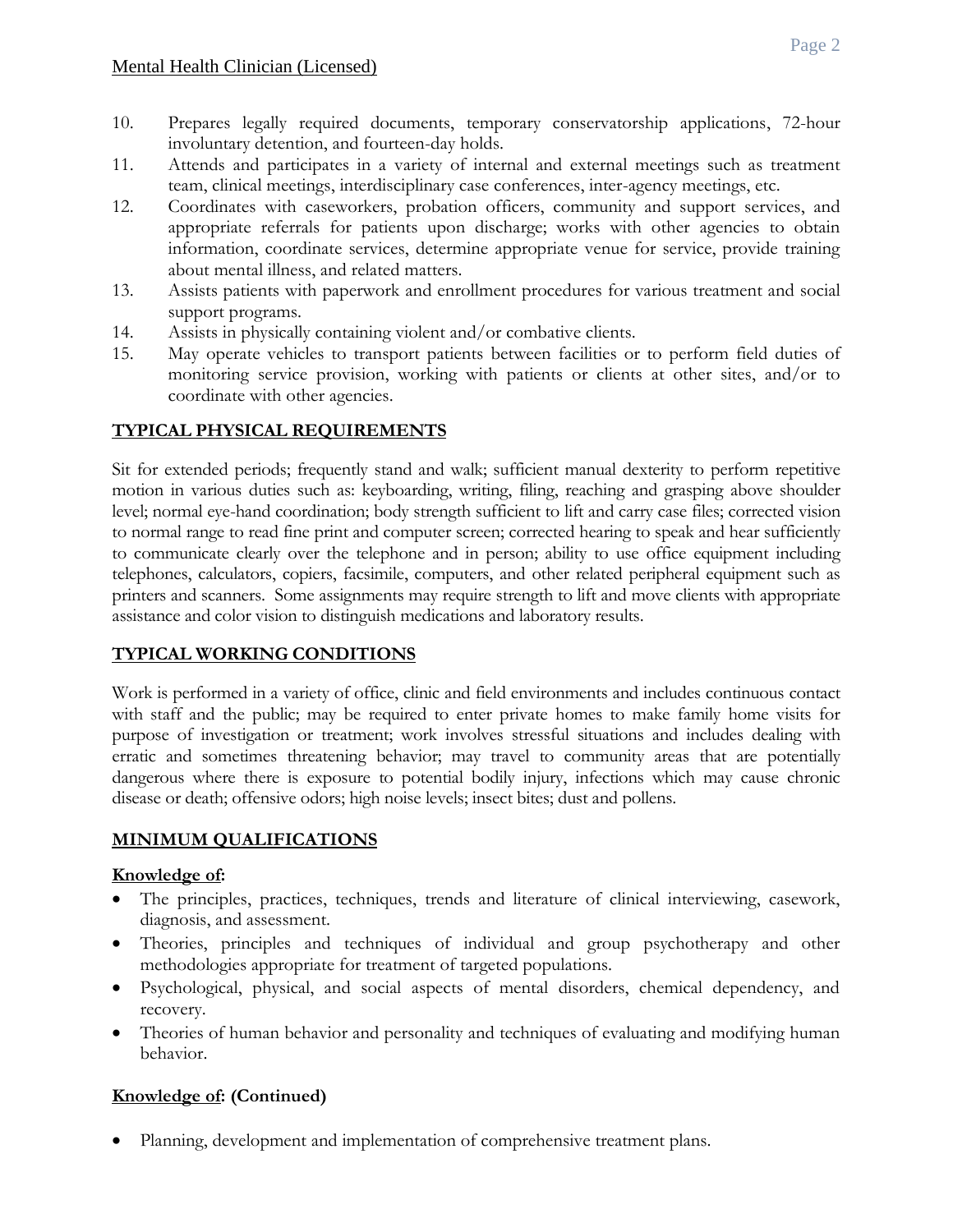- Federal, State and local laws, codes and regulations governing mental health and substance abuse treatment.
- Services and activities of public and private health and welfare agencies including referral sources and community resources.
- Basic techniques of supervision and training.
- Use of automated equipment and standard office support applications software related to the work.
- Impact of cultural, gender or socio-economical status on manifestations of emotional distress and mental illness.
- Community based clinical services and models including recovery and strength-based approaches with clients and family members.
- Chemical dependency etiology, conditions, and accepted methods for engagement, treatment and relapse presentation.
- Laws and treatment and supervision methods for effective outpatient services to mentally ill offenders as well as familiarity of justice agencies.

#### **Ability to:**

- Independently conduct accurate and thorough assessments of client status, history, danger to self and others, progress, chemical dependency, and related mental health information.
- Independently prepare diagnoses and evaluations of mental and emotional disorders.
- Conduct professional clinical interviews.
- Formulate, implement and monitor treatment plans.
- Conduct group and individual psychotherapy.
- Make referrals to other providers of mental health services.
- Respond appropriately in crisis situations.
- Understand, interpret and apply complex mental health technical materials and applicable laws, codes and regulations.
- Independently prepare complex and detailed reports and records.
- Communicate and interact in situations requiring instructional, persuasive, consultative, counseling and motivational skills in both an oral and written manner
- Provide training, guidance and consultation to other staff.
- Assist in physically controlling and/or restraining violent and/or combative clients.
- Deal effectively with clients of various ages and socio-economic and cultural groups including those with physical and/or emotional problems.
- Establish and maintain professional relationships with clients, children, representatives or the community served, employees of County departments and other agencies and the public.

## **EDUCATION AND EXPERIENCE**

Two years of post Master's degree supervised experience in a mental health related setting providing direct services to mentally or emotionally disabled persons, including dual diagnosis and addiction issues for those assigned to the substance abuse settings.

## **AND**

Current licensure by the State of California Board of Behavioral Science Examiners as either a Marriage and Family Therapist (MFT) or Licensed Clinical Social Worker (LCSW) or Licensed Professional Clinical Counselor (LPCC) or any other equivalent licensed approved by the California Board of Behavioral Science.